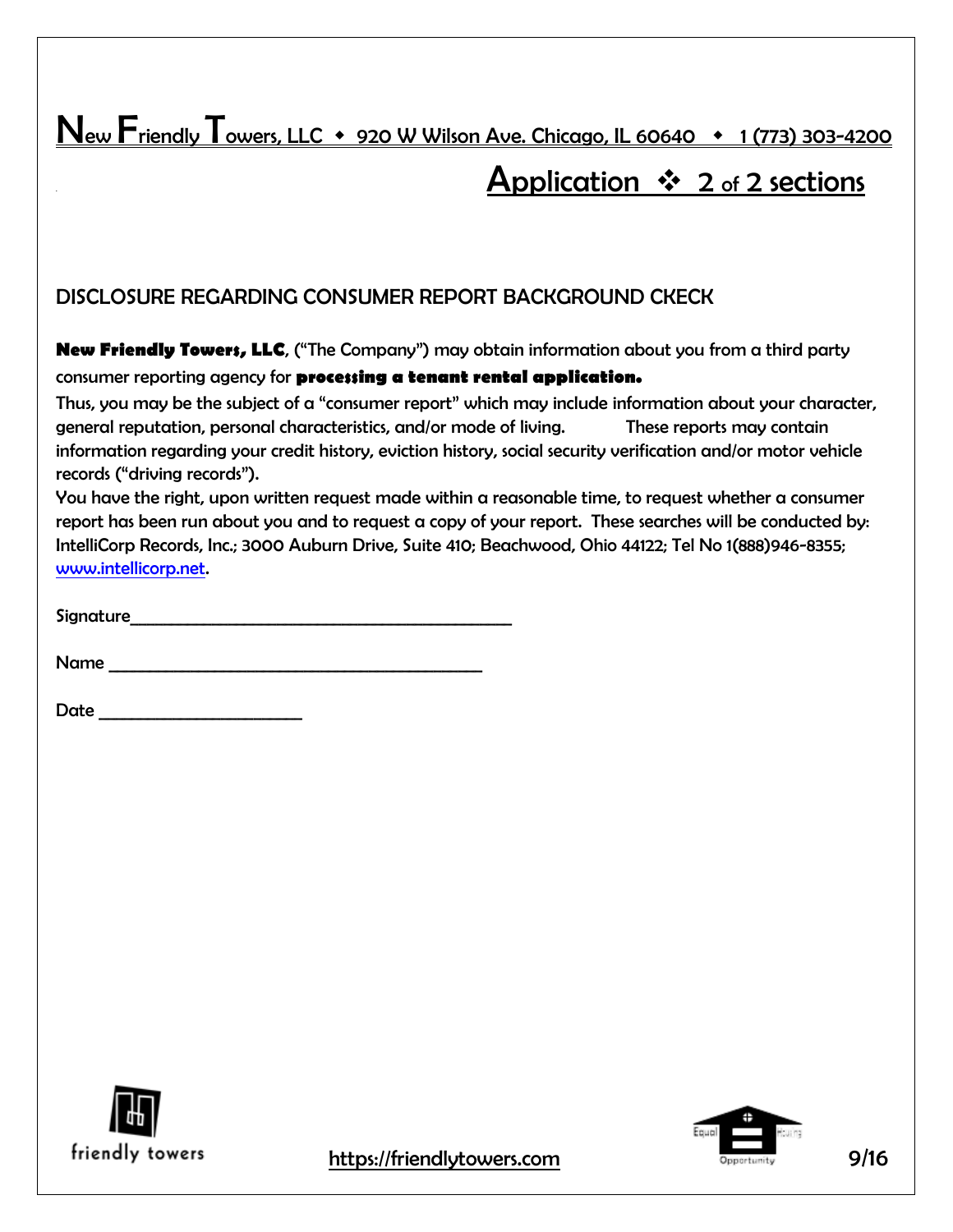### **THIS PAGE LEFT INTENTIONALLY BLANK**

### **THIS PAGE LEFT INTENTIONALLY BLANK**

10/16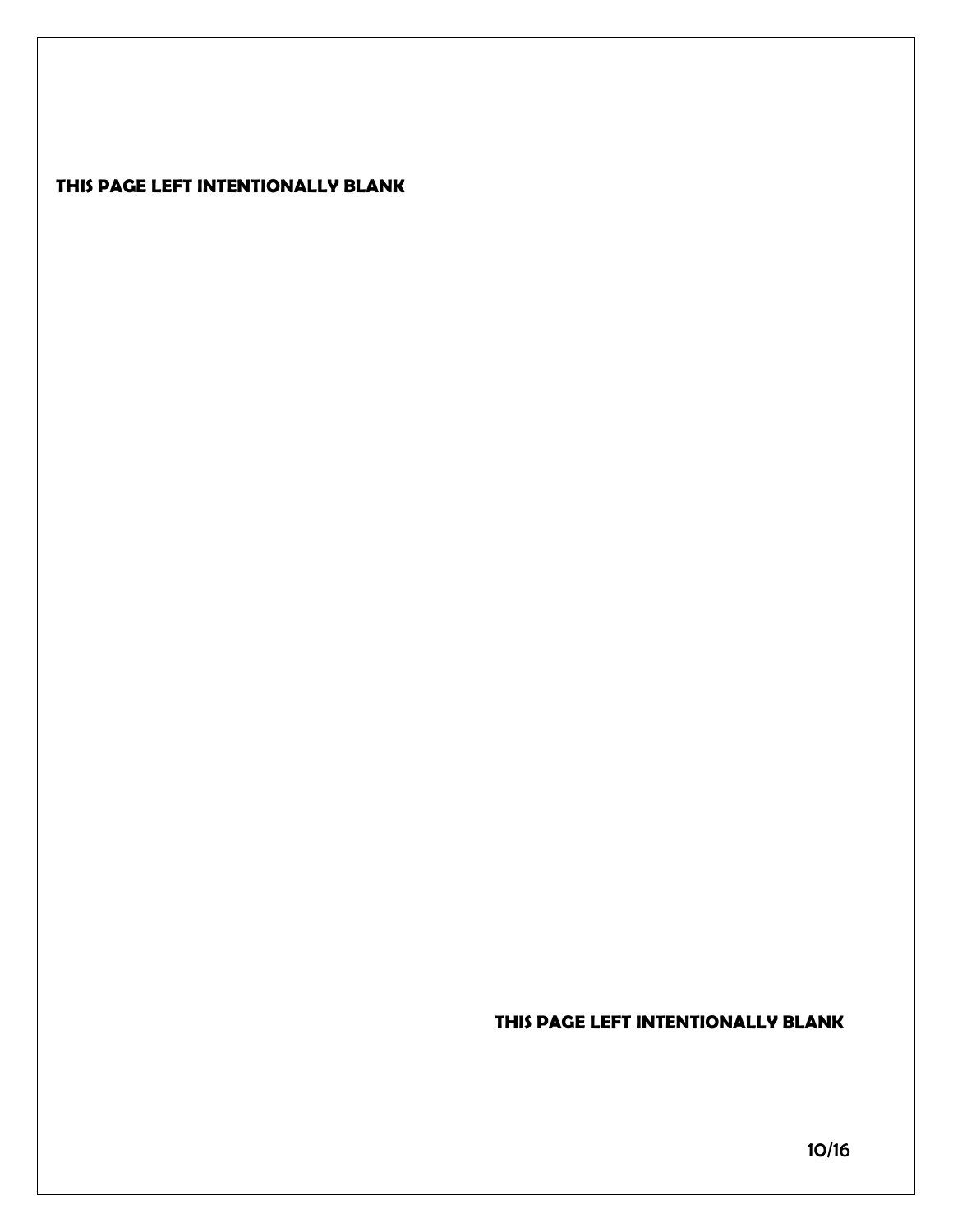#### **ACKNOWLEDGMENT AND AUTHORIZATION FOR BACKGROUND CHECK**

**I acknowledge receipt of the separate stand-alone Disclosure and certify that I have read and understand it and this authorization. I hereby authorize the obtaining of "consumer reports" and/or "investigative consumer reports" by New Friendly Towers, LLC at any time after receipt of this authorization and throughout my tenancy, if applicable. To this end, I hereby authorize, without reservation, any law enforcement agency, administrator, state or federal agency, institution, school or university (public or private), information service bureau, employer, or insurance company to furnish any and all background information requested by IntelliCorp Records, Inc., 3000 Auburn Drive, Suite 410, Beachwood, Ohio 44122; Tel. No. 1.888.946.8355; [www.intellicorp.net.](http://www.intellicorp.net/)**

**Pursuant to subpart 730 of Cook County's Just Housing Ordinance, the tenant screening process must take part in two steps. The first or 'Pre-Qualification' shall encompass all background checks, verifications or questions, not regarding any criminal record of any kind. The applicant will then be informed if they have been denied or if they will continue to the second step which is the criminal background check. If the applicant passes this, then they are accepted for tenancy and may move in based on availability and payment.** 

**I also consent to have any legally required notices sent electronically.**

| <b>Printed Name</b>                                 | Signature                                                           |                    | <b>Date</b>       |  |  |  |
|-----------------------------------------------------|---------------------------------------------------------------------|--------------------|-------------------|--|--|--|
| <b>PERSONAL DATA</b>                                |                                                                     |                    |                   |  |  |  |
| <b>Last Name</b>                                    | <b>First Name</b>                                                   | <b>Middle Name</b> |                   |  |  |  |
|                                                     | <b>Other Names Used (including maiden name)</b>                     |                    | <b>Years Used</b> |  |  |  |
| <b>Best Address to send Official Correspondence</b> |                                                                     |                    |                   |  |  |  |
|                                                     |                                                                     |                    |                   |  |  |  |
| <b>Social Security Number</b>                       | Driver's License # (or ID)                                          |                    | DL (or ID) State  |  |  |  |
|                                                     | MANDATORY - Email address (may be used for official correspondence) |                    |                   |  |  |  |
|                                                     |                                                                     |                    |                   |  |  |  |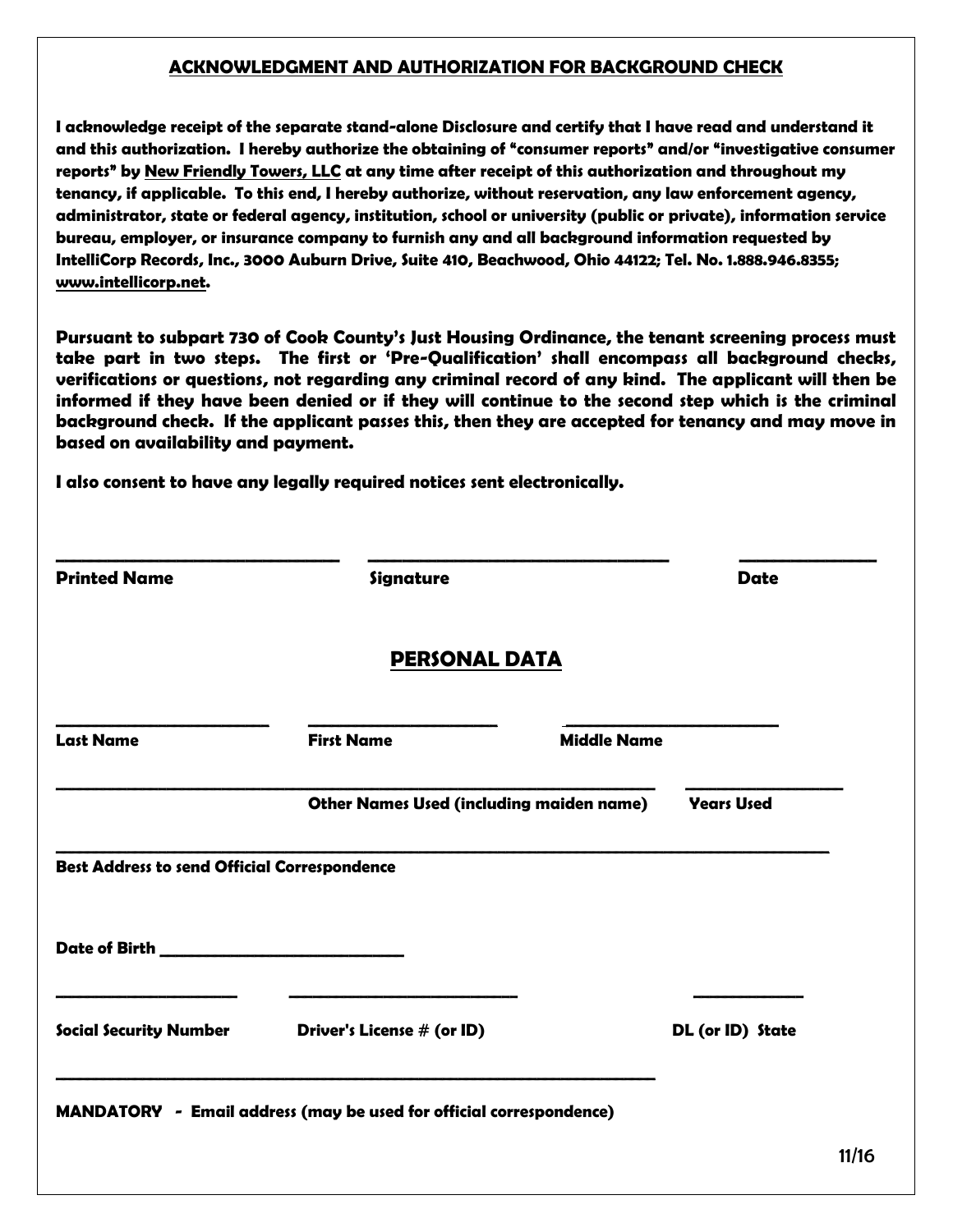#### **Consent to Request Consumer Report & Investigative Consumer Report Information**

| <b>Applicant's First Name</b> | <b>Middle Initial</b> | Last Name |
|-------------------------------|-----------------------|-----------|
|                               |                       |           |

I understand that **New Friendly Towers, L.L.C. ("NFT")** will be running a background check to screen my application to become a tenant of NFT. I also understand that if accepted as a tenant, to the extent permitted by law, NFT may obtain further reports throughout my tenancy. **I understand I will not have to pay any additional fees for this background check.**

I understand NFT's screening process may include obtaining information regarding my credit background, bankruptcies, lawsuits, judgments, paid tax liens, evictions, failure to pay spousal or child support, accounts placed for collection, character, general reputation, personal characteristics and standard of living, driving record and criminal record, subject to any limitations imposed by applicable federal and state law.

I understand such information may be obtained through **IntelliCorp Records, Inc**., by direct or indirect contact with employers, financial institutions (banks), current and former landlords, public agencies or other persons who may have such knowledge.

The nature and scope of the investigation sought is indicated by the selected services below: (Landlord Use Only)

❏ SSN Trace/Address Locator ❏ Employment Verification ❏ Personal Reference Verification ❏ Personal Credit Report ❏ Tenancy Verification ❏ Other. Please List: \_\_\_\_\_\_\_\_\_\_\_\_\_\_\_\_\_\_\_\_\_\_\_\_\_\_\_\_

I acknowledge receipt of the attached summary of my rights under the Fair Credit Reporting Act ("Summary of Rights"). This consent will not affect my ability to question or dispute the accuracy of any information contained in a Report.

I understand if NFT makes a decision to disqualify me based all or in part on my Report from **IntelliCorp Reports, Inc.** If I request, I will be provided with a copy of the Report and another copy of the Summary of Rights, and if I disagree with the accuracy of the disqualifying information in the Report, I must notify NFT within five business days of my receipt of the Report that I am challenging the accuracy of such information with **IntelliCorp Records, Inc.**

The name, address, telephone number and email of the nearest unit of the consumer reporting agency designated to handle inquiries regarding the investigative consumer report is:

**IntelliCorp Records, Inc. 3000 Auburn Drive, Suite 410 Beachwood, Ohio 44122 1(888)946-8355 [www.intellicorp.net](http://www.intellicorp.net/)**

I hereby consent to this investigation and authorize NFT to procure a Report on my background.

In order to verify my identity for the purposes of Report preparation, I am voluntarily releasing my date of birth, social security number and the other information and fully understand that all tenancy decisions are based on legitimate non-discriminatory reasons.

Signature: \_\_\_\_\_\_\_\_\_\_\_\_\_\_\_\_\_\_\_\_\_\_\_\_\_\_\_\_\_\_\_\_\_\_\_\_\_\_\_\_\_\_\_\_\_\_\_\_\_\_\_\_\_\_\_\_\_\_\_\_ Date: \_\_\_\_\_\_\_\_\_\_\_\_\_\_\_\_\_\_\_\_\_\_\_\_\_\_\_\_\_\_\_\_

Para informacion en espanol, visite [www.consumerfinance.gov/learnmore](http://www.consumerfinance.gov/learnmore) o escribe a la Consumer Financial Protection Bureau, 1700 G Street N.W., Washington, DC 20552.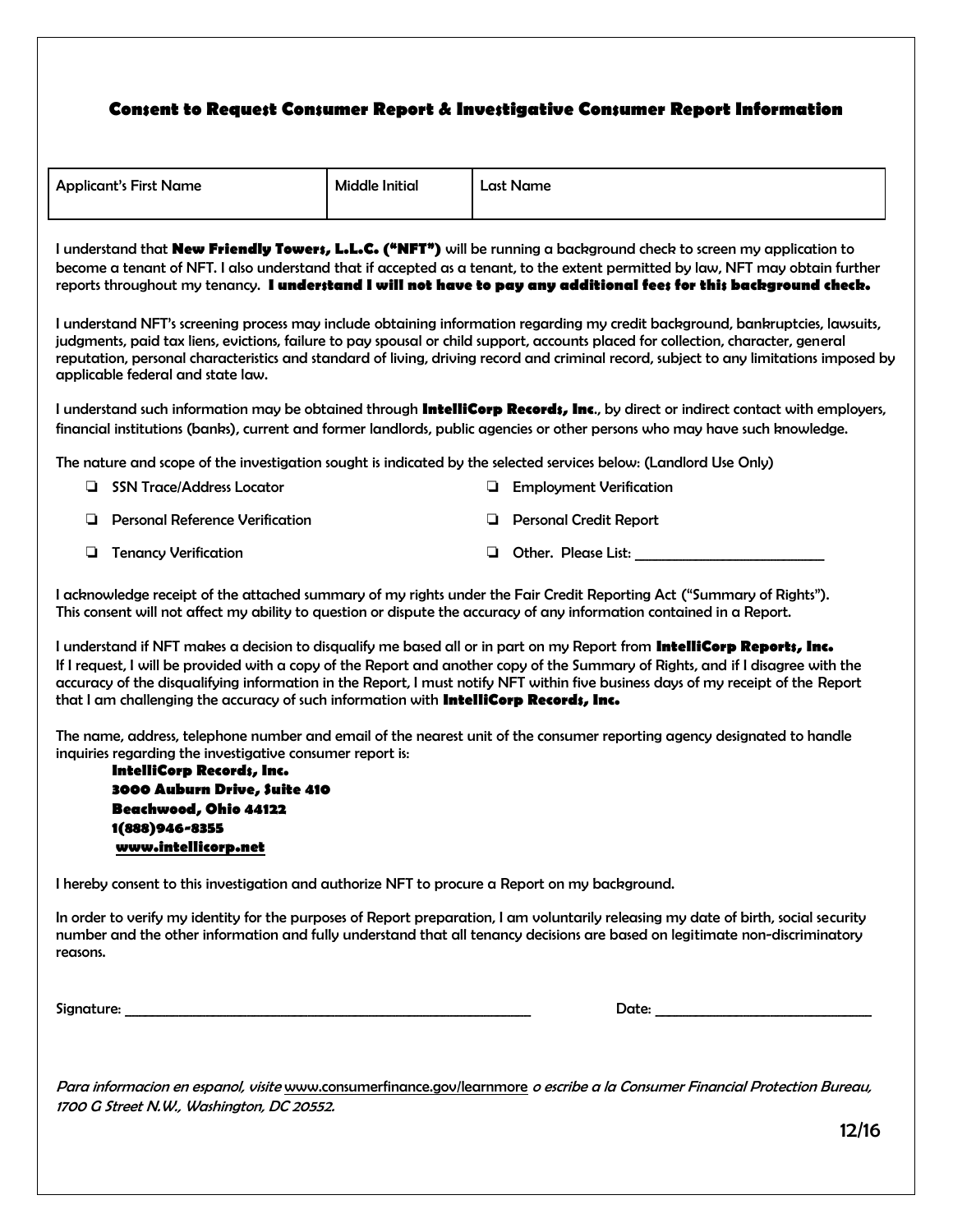## **A Summary of Your Rights Under the Fair Credit Reporting Act**

The federal Fair Credit Reporting Act (FCRA) promotes the accuracy, fairness, and privacy of information in the files of consumer reporting agencies. There are many types of consumer reporting agencies, including credit bureaus and specialty agencies (such as agencies that sell information about check writing histories, medical records, and rental history records). Here is a summary of your major rights under the FCRA. For more information, including information about additional rights, go to

[www.consumerfinance.gov/learnmore](http://www.consumerfinance.gov/learnmore)

or write to: Consumer Financial Protection Bureau, 1700 G Street N.W., Washington, DC 20552.

- **You must be told if information in your file has been used against you.** Anyone who uses a credit report or another type of consumer report to deny your application for credit, insurance, or employment – or to take another adverse action against you – must tell you, and must give you the name, address, and phone number of the agency that provided the information.
- **You have the right to know what is in your file**. You may request and obtain all the information about you in the files of a consumer reporting agency (your "file disclosure"). You will be required to provide proper identification, which includes your Social Security number. In many cases, the disclosure will be free. You are entitled to a free file disclosure if:
	- a person has taken adverse action against you because of information in your credit report;
	- you are the victim of identify theft and place a fraud alert in your file;
	- your file contains inaccurate information as a result of fraud;
	- you are on public assistance;
	- you are unemployed but expect to apply for employment within 60 days.

In addition, all consumers will be entitled to one free disclosure every 12 months upon request from each nationwide credit bureau and from nationwide specialty consumer reporting agencies. See www.consumerfinance.gov/learnmore for additional information.

- **You have the right to ask for a credit score.** Credit scores are numerical summaries of your credit-worthiness based on information from credit bureaus. You may request a credit score from consumer reporting agencies that create scores or distribute scores used in residential real property loans, but you will have to pay for it. In some mortgage transactions, you will receive credit score information for free from the mortgage lender.
- **You have the right to dispute incomplete or inaccurate information.** If you identify information in your file that is incomplete or inaccurate, and report it to the consumer reporting agency, the agency must investigate unless your dispute is frivolous. See [www.consumerfinance.gov/learnmore](http://www.google.com/url?q=http%3A%2F%2Fwww.ftc.gov%2Fcredit&sa=D&sntz=1&usg=AFQjCNFF-c893zpFxioDM0_cD9csGNUUng) for an explanation of dispute procedures.
- **Consumer reporting agencies must correct or delete inaccurate, incomplete, or unverifiable information.** Inaccurate, incomplete or unverifiable information must be removed or corrected, usually within 30 days. However, a consumer reporting agency may continue to report information it has verified as accurate.
- **Consumer reporting agencies may not report outdated negative information**. In most cases, a consumer reporting agency may not report negative information that is more than seven years old, or bankruptcies that are more than 10 years old.
- **Access to your file is limited.** A consumer reporting agency may provide information about you only to people with a valid need -- usually to consider an application with a creditor, insurer, employer, landlord, or other business. The FCRA specifies those with a valid need for access.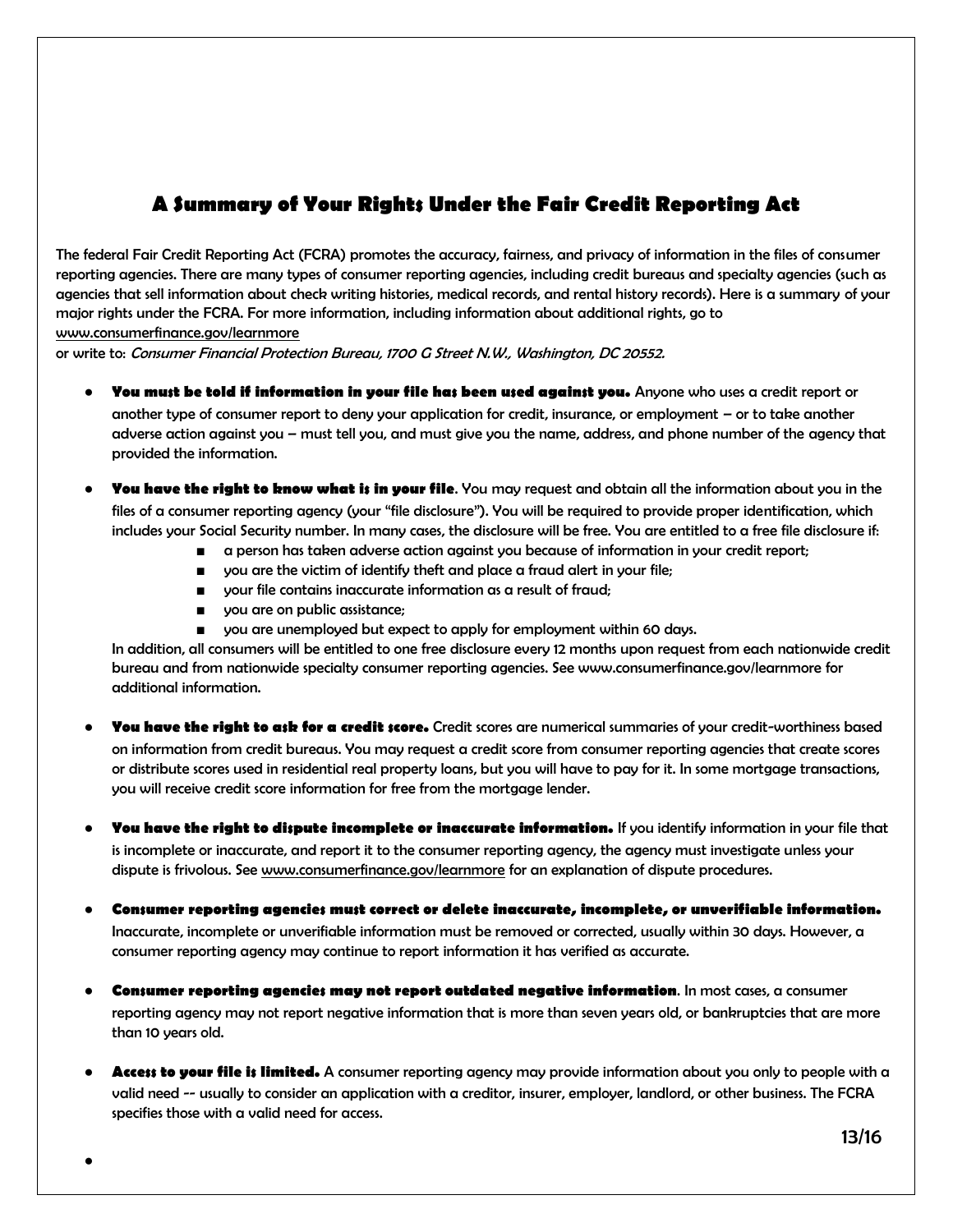- **You must give your consent for reports to be provided to landlord**. A consumer reporting agency may not give out information about you to your landlord, or a potential landlord, without your written consent given to the landlord. Written consent generally is not required in the trucking industry. For more information, go to [www.consumerfinance.gov/learnmore.](http://www.google.com/url?q=http%3A%2F%2Fwww.ftc.gov%2Fcredit&sa=D&sntz=1&usg=AFQjCNFF-c893zpFxioDM0_cD9csGNUUng)
- **You may limit "prescreened" offers of credit and insurance you get based on information in your credit report.** Unsolicited "prescreened" offers for credit and insurance must include a toll-free phone number you can call if you choose to remove your name and address from the lists these offers are based on. You may opt-out with the nationwide credit bureaus at 1-888-5-OPTOUT (1-888-567-8688).
- The following FCRA right applies with respect to nationwide consumer reporting agencies: **CONSUMERS HAVE THE RIGHT TO OBTAIN A SECURIYT FREEZE.**

#### **You have a right to place a "security freeze" on your credit report, which will prohibit a consumer reporting agency from releasing information in your credit report without your express authorization**.

The security freeze is designed to prevent credit, loans, and services from being approved in your name without your consent. However, you should be aware that using a security freeze to take control over who gets access to the personal and financial information in your credit report may delay, interfere with, or prohibit the timely approval of any subsequent request or application you make regarding a new loan, credit, mortgage, or any other account involving the extension of credit.

As an alternative to a security freeze, you have the right to place an initial or extended fraud alert on your credit file at no cost. An initial fraud alert is a 1-year alert that is placed on a consumer's credit file. Upon seeing a fraud alert display on a consumer's credit file, a business is required to take steps to verify the consumer's identity before extending new credit. If you are a victim of identity theft, you are entitled to an extended fraud alert, which lasts 7 years.

A security freeze does not apply to a person or entity, or its affiliates, or collection agencies acting on behalf of the person or entity, with which you have an existing account that requests information in your credit report for the purposes of reviewing or collecting the account. Reviewing the account includes activities related to account maintenance, monitoring, credit line increases, and account upgrades and enhancements.

- **You may seek damages from violators**. If a consumer reporting agency, or, in some cases, a user of consumer reports or a furnisher of information to a consumer reporting agency violates the FCRA, you may be able to sue in state or federal court.
- **Identity theft victims and active duty military personnel have additional rights.** For more information, visit [www.consumerfinance.gov/learnmore.](http://www.google.com/url?q=http%3A%2F%2Fwww.ftc.gov%2Fcredit&sa=D&sntz=1&usg=AFQjCNFF-c893zpFxioDM0_cD9csGNUUng)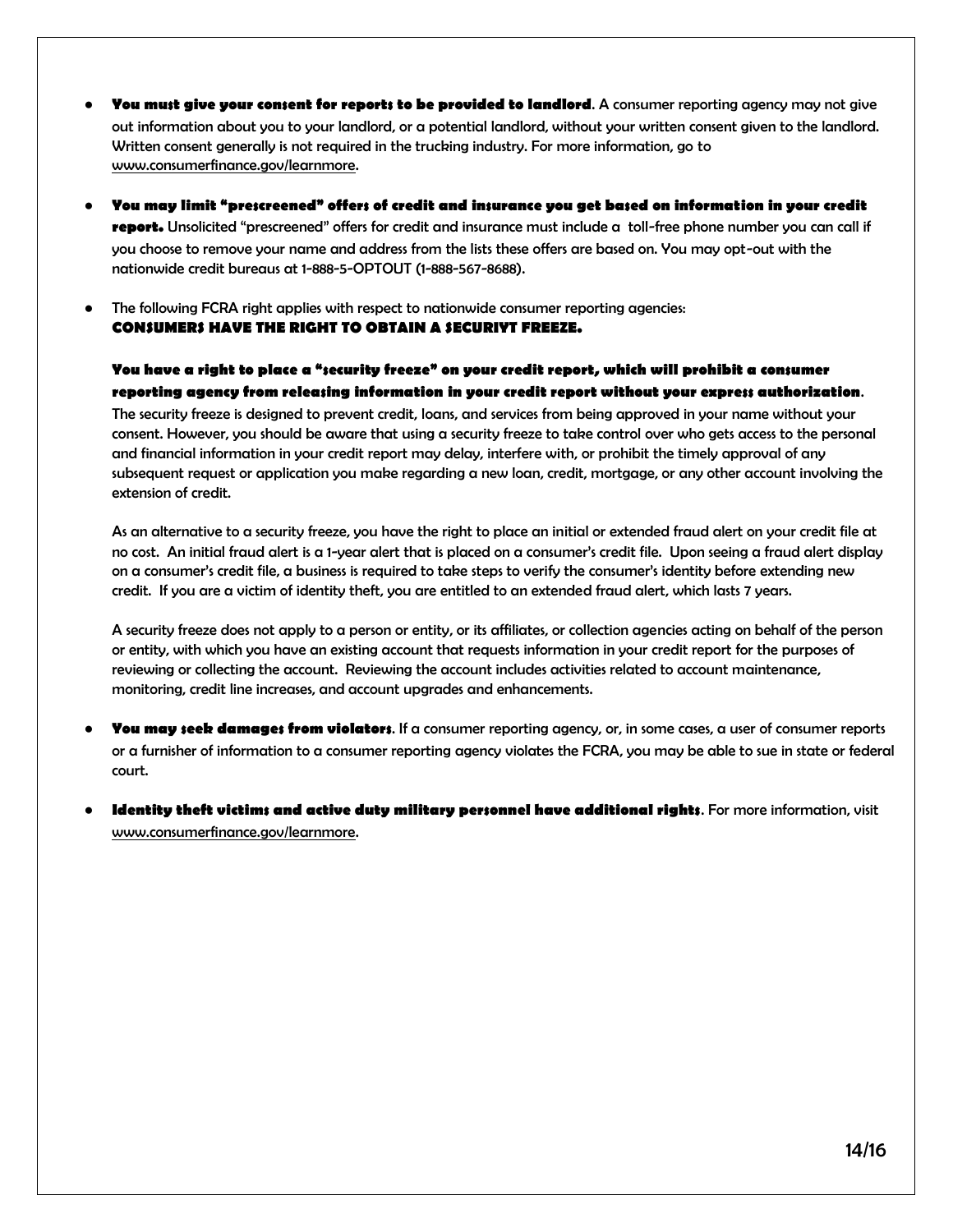States may enforce the FCRA, and many states have their own consumer reporting laws. In some cases, you may have more rights under state law. For more information, contact your state or local consumer protection agency or your state Attorney General. For information about your federal rights, contact:

| <b>TYPE OF BUSINESS:</b>                                                                                                                                                                                                                                                                                                                    | <b>CONTACT:</b>                                                                                                                                                                                                            |  |  |
|---------------------------------------------------------------------------------------------------------------------------------------------------------------------------------------------------------------------------------------------------------------------------------------------------------------------------------------------|----------------------------------------------------------------------------------------------------------------------------------------------------------------------------------------------------------------------------|--|--|
| 1.<br>a. Banks, savings associations, and credit unions with total<br>assets of over \$10 billion and their affiliates.                                                                                                                                                                                                                     | <b>Consumer Financial Protection Bureau - CFPB</b><br>1700 G Street NW<br>Washington, DC 20552                                                                                                                             |  |  |
| <b>b.</b> Such affiliates that are not banks, savings associations, or<br>credit unions also should list, in addition to the CFPB                                                                                                                                                                                                           | Federal Trade Commission: Consumer Response Center - FCRA<br>Washington, DC 20580<br>877-382-4357                                                                                                                          |  |  |
| <b>2.</b> To the extent not included in item 1 above:<br>a. National banks, federal savings associations, and federal<br>branches and federal agencies of foreign banks                                                                                                                                                                     | Office of the Comptroller of the Currency<br><b>Customer Assistance Group</b><br>1301 McKinney Street, Suite 3450<br>Houston, TX 77010-9050                                                                                |  |  |
| <b>b.</b> State member banks, branches and agencies of foreign<br>banks (other than federal branches, federal agencies, and<br>Insured State Branches of Foreign Banks), commercial<br>lending companies owned or controlled by foreign banks,<br>and organizations operating under section 25 or 25A of the<br><b>Federal Reserve Act:</b> | <b>Federal Reserve Consumer Help Center</b><br><b>P O Box 1200</b><br>Minneapolis, MN 55480<br>888-851-1920<br>www.federalreserveconsumerhelp.gov<br>ConsumerHelp@FederalReserve.gov                                       |  |  |
| G. Nonmember Insured Banks, Insured State Branches of<br>Foreign Banks, and insured state savings associations                                                                                                                                                                                                                              | FDIC Consumer Response Center<br>1100 Walnut Street, Box #11<br>Kansas City, Missouri 64108-2638<br>877-275-3342                                                                                                           |  |  |
| <b>d.</b> Federal credit unions                                                                                                                                                                                                                                                                                                             | <b>National Credit Union Administration</b><br>Office of Consumer Protection (OCP)<br>Division of Consumer Compliance and Outreach (DCCO)<br>1775 Duke Street<br>Alexandria, VA 22314<br>703-519-4600                      |  |  |
| 3. Air carriers Asst. General Counsel for Aviation Enforcement &<br>Proceeding                                                                                                                                                                                                                                                              | Aviation Consumer Protection Division Dept of Transportation<br>1200 New Jersey Avenue, SE - Washington, DC 20590                                                                                                          |  |  |
| 4. Creditors Subject to Surface Transportation Board Office of<br>Proceedings, Surface Transportation Board                                                                                                                                                                                                                                 | Department of Transportation<br>395 E Street S. W - Washington, DC 20423                                                                                                                                                   |  |  |
| 5. Creditors Subject to Packers and Stockyard Administration area<br>supervisor                                                                                                                                                                                                                                                             | Nearest Packers and Stockyard Administration area supervisor                                                                                                                                                               |  |  |
| <b>6.</b> Small Business Investment Companies                                                                                                                                                                                                                                                                                               | Associate Deputy Administrator for Capital Access<br><b>United States Small Business Administration</b><br>409 Third Street, SW, 8th Floor - Washington, DC 20416                                                          |  |  |
| <b>7.</b> Brokers and Dealers                                                                                                                                                                                                                                                                                                               | Securities and Exchange Commission<br>100 F St NE - Washington, DC 20549                                                                                                                                                   |  |  |
| 8. Federal Land Banks, Federal Land Bank Associations, Federal<br>Intermediate Credit Banks, and Production Credit Associations                                                                                                                                                                                                             | <b>Farm Credit Administration</b><br>1501 Farm Credit Drive - McLean, VA 22102-5090                                                                                                                                        |  |  |
| 9. Retailers, Finance Companies, and All Other Creditors<br><b>Not Listed Above</b>                                                                                                                                                                                                                                                         | Midwest Region - Federal Trade Commission<br>55 West Monroe Street, Suite 1825 - Chicago, IL 60603<br>$---or---$<br>Federal Trade Commission - Consumer Response Center - FCRA<br>Washington, DC 20580<br>$(877)$ 382-4357 |  |  |
|                                                                                                                                                                                                                                                                                                                                             | 15/16                                                                                                                                                                                                                      |  |  |